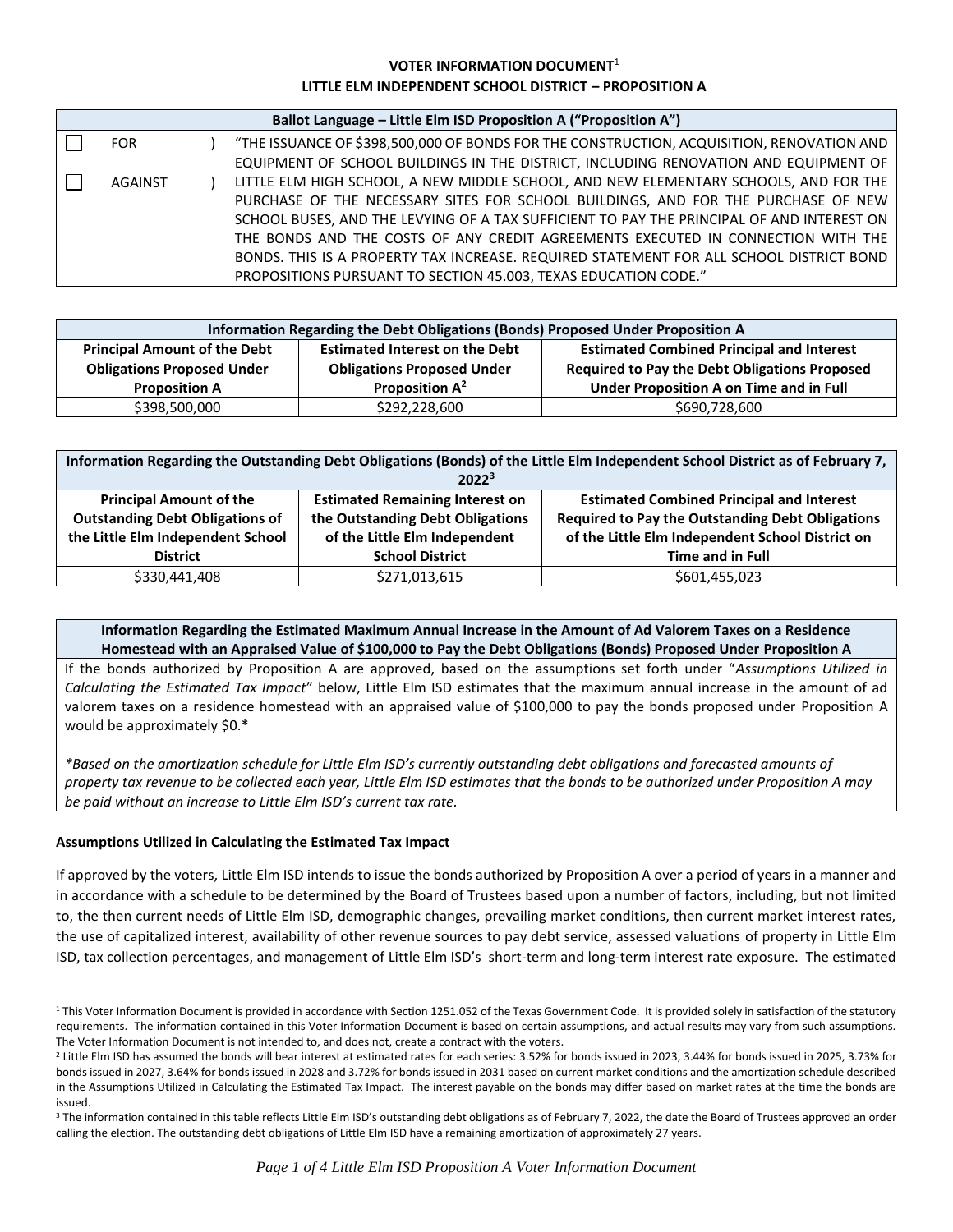tax impact is derived, in part, from projections obtained from Little Elm ISD's financial advisor. Actual results may vary from the assumptions used in calculating the estimated tax impact. For the purposes of estimating the maximum annual increase in taxes identified in this table, Little Elm ISD utilized the following major assumptions:

(1) Little Elm ISD has assumed the issuance of 5 series of bonds over a 10-year period, with approximately \$108,500,000 issued in 2023, \$100,000,000 issued in 2025, \$75,000,000 issued in 2027, \$50,000,000 issued in 2028, and \$65,000,000 issued in 2031. For the purposes of these projections, it has been assumed that each series of Bonds issued under Proposition A would be amortized over 30 years. The following are estimated debt service amounts based on these assumptions. It shows Little Elm ISD's currently outstanding bonds and bonds authorized under Proposition A:

| Outstanding         | Series 2023         | Series 2025         | Series 2027         | Series 2028         | Series 2031         | <b>Total Debt</b> |
|---------------------|---------------------|---------------------|---------------------|---------------------|---------------------|-------------------|
| <b>Debt Service</b> | <b>Debt Service</b> | <b>Debt Service</b> | <b>Debt Service</b> | <b>Debt Service</b> | <b>Debt Service</b> | <b>Service</b>    |
| \$601,455,023       | \$202,586,000       | \$167.919.450       | \$129,742.950       | \$79.647.950        | \$110,832,250       | \$1.292.183.623   |

(2) Little Elm ISD has assumed the bonds would bear interest at estimated rates for each series: 3.52% for bonds issued in 2023, 3.44% for bonds issued in 2025, 3.73% for bonds issued in 2027, 3.64% for bonds issued in 2028 and 3.72% for bonds issued in 2031.

(3) Little Elm ISD has assumed that the taxable assessed value within the District will grow at a rate of 7.5% per year for the first year, 5.0% per year for each of the next five years and then be held constant for the remaining life of the bonds. Little Elm ISD has assumed a tax collection percentage of 100%.

(4) In calculating the tax impact on a residence homestead, Little Elm ISD applied the \$25,000 state mandated homestead exemption to the assessed valuation, resulting in a taxable assessed valuation of \$75,000 on a residence homestead with an appraised value of \$100,000. The District did not apply any other exemptions in connection with this calculation. A homeowner may qualify for exemptions not considered in calculating the tax impact, such as exemptions for the elderly and disabled.

(5) The estimated tax impact assumes the availability of the Permanent School Fund Guarantee for each series of bonds issued under Proposition A.

(6) The estimated tax impact presented in this voter information document addresses the impact of the bonds proposed under Proposition A.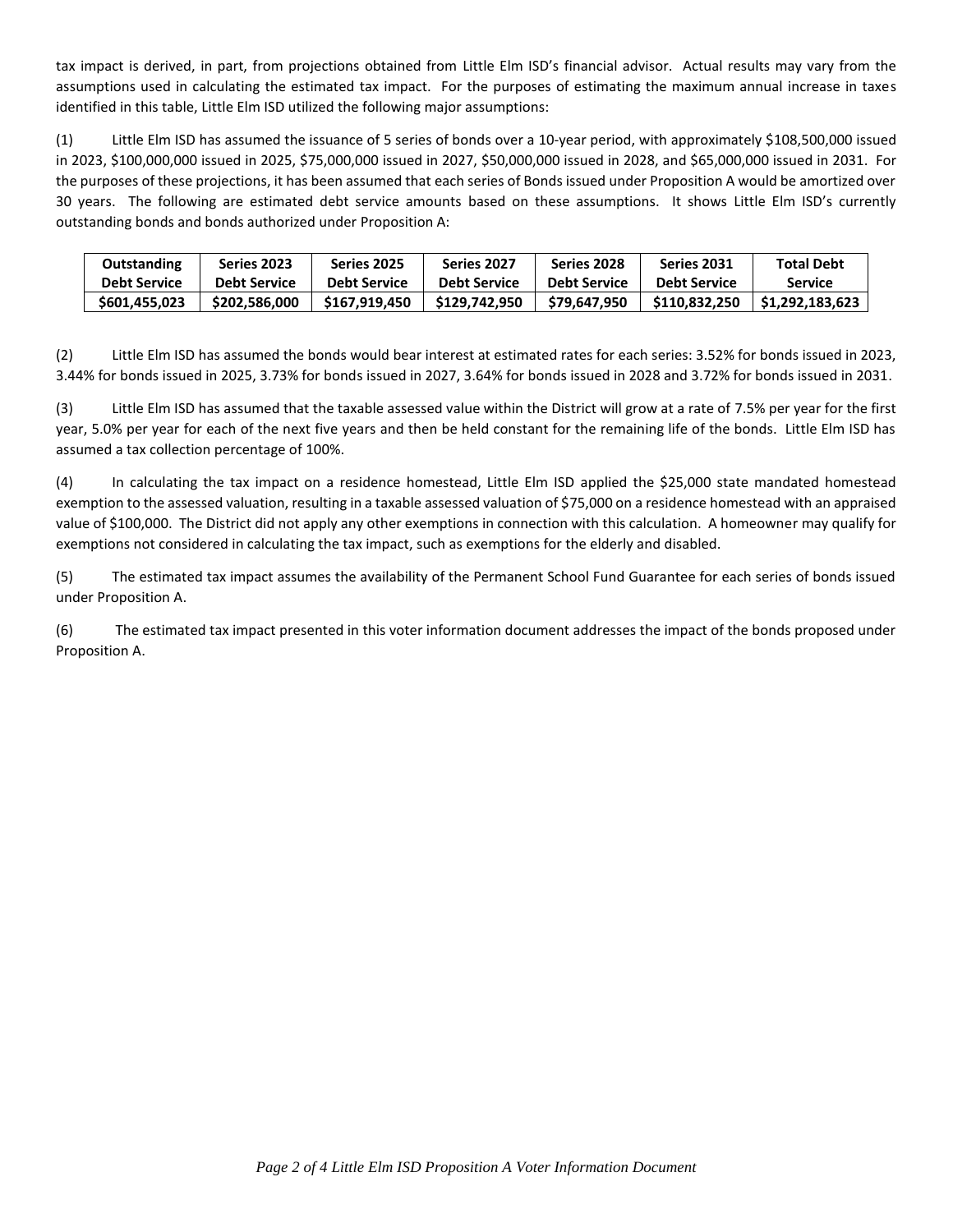## **DOCUMENTO DE INFORMACIÓN PARA LOS VOTANTES**<sup>1</sup>

#### **DISTRITO ESCOLAR INDEPENDIENTE DE LITTLE ELM – PROPOSICIÓN A**

| Lenguaje de la boleta de votación - Proposición A de Little Elm ISD ("Proposición A") |  |                                                                                         |  |  |  |  |  |
|---------------------------------------------------------------------------------------|--|-----------------------------------------------------------------------------------------|--|--|--|--|--|
| A FAVOR                                                                               |  | "LA EMISIÓN DE \$398,500,000 EN BONOS PARA LA CONSTRUCCIÓN, ADQUISICIÓN, RENOVACIÓN Y   |  |  |  |  |  |
|                                                                                       |  | EQUIPAMIENTO DE EDIFICIOS ESCOLARES EN EL DISTRITO, INCLUIDA LA RENOVACIÓN Y EL         |  |  |  |  |  |
| <b>EN CONTRA</b>                                                                      |  | EQUIPAMIENTO DE LA ESCUELA PREPARATORIA DE LITTLE ELM, UNA ESCUELA MEDIA NUEVA Y        |  |  |  |  |  |
|                                                                                       |  | ESCUELAS PRIMARIAS NUEVAS, Y PARA LA COMPRA DE LOS PREDIOS NECESARIOS PARA EDIFICIOS    |  |  |  |  |  |
|                                                                                       |  | ESCOLARES Y LA COMPRA DE NUEVOS AUTOBUSES ESCOLARES, Y LA IMPOSICIÓN DE UN IMPUESTO     |  |  |  |  |  |
|                                                                                       |  | SUFICIENTE PARA PAGAR EL CAPITAL Y LOS INTERESES DE LOS BONOS Y LOS COSTOS DE CUALQUIER |  |  |  |  |  |
|                                                                                       |  | ACUERDO DE CRÉDITO EJECUTADO EN CONEXIÓN CON LOS BONOS. ESTO ES UN AUMENTO AL           |  |  |  |  |  |
|                                                                                       |  | IMPUESTO PREDIAL. DECLARACIÓN REQUERIDA PARA TODAS LAS PROPOSICIONES DE BONOS DE        |  |  |  |  |  |
|                                                                                       |  | DISTRITOS ESCOLARES EN VIRTUD DE LA SECCIÓN 45.003 DEL CÓDIGO DE EDUCACIÓN DE TEXAS".   |  |  |  |  |  |

| Información sobre las obligaciones de deuda (bonos) propuestas en la Proposición A |                                  |                                                 |  |  |  |  |
|------------------------------------------------------------------------------------|----------------------------------|-------------------------------------------------|--|--|--|--|
|                                                                                    |                                  | Estimado de la combinación de capital e interés |  |  |  |  |
| Cantidad de capital de las                                                         | Interés estimado sobre las       | requerida para pagar en su totalidad y          |  |  |  |  |
| obligaciones de deuda propuestas                                                   | obligaciones de deuda propuestas | oportunamente las obligaciones de deuda         |  |  |  |  |
| en la Proposición A                                                                | en la Proposición A <sup>2</sup> | propuestas en la Proposición A                  |  |  |  |  |
| \$398,500,000                                                                      | \$292,228,600                    | \$690,728,600                                   |  |  |  |  |

| Información respecto de las obligaciones de deuda (bonos) pendientes del Distrito Escolar Independiente de Little Elm al 7 de<br>febrero de 2022 <sup>3</sup> |                                                                                                                                |                                                                                                                                                                                                        |  |  |  |
|---------------------------------------------------------------------------------------------------------------------------------------------------------------|--------------------------------------------------------------------------------------------------------------------------------|--------------------------------------------------------------------------------------------------------------------------------------------------------------------------------------------------------|--|--|--|
| Cantidad de capital de las<br>obligaciones de deuda pendientes<br>del Distrito Escolar Independiente<br>de Little Elm                                         | Interés estimado restante sobre<br>las obligaciones de deuda<br>pendientes del Distrito Escolar<br>Independiente de Little Elm | Estimado de la combinación de capital e interés<br>requerida para pagar en su totalidad y<br>oportunamente las obligaciones de deuda<br>pendientes del Distrito Escolar Independiente de<br>Little Elm |  |  |  |
| \$330,441,408                                                                                                                                                 | \$271,013,615                                                                                                                  | \$601,455,023                                                                                                                                                                                          |  |  |  |

**Información respecto del aumento anual, máximo y estimado en la cantidad de impuestos ad valorem sobre una residencia principal con una tasación fiscal de \$100,000 para pagar las obligaciones de deuda (bonos) propuestas en la Proposición A**

Si se aprueban los bonos autorizados por la Proposición A, con base en las suposiciones expuestas en las "*Suposiciones utilizadas para calcular el impacto fiscal estimado*" siguientes, Little Elm ISD estima que el aumento anual máximo en la cantidad de los impuestos ad valorem sobre una residencia principal con una tasación fiscal de \$100,000 para pagar los bonos propuestos en la Proposición A sería aproximadamente de \$0.\*

*\* En función del programa de amortización para las obligaciones de deuda pendientes actuales de Little Elm ISD y las cantidades previstas de ingresos por impuesto sobre la propiedad que se han de recaudar cada año, Little Elm ISD estima que los bonos que se han de autorizar en virtud de la Proposición A pueden pagarse sin aumentar la tasa impositiva actual de Little Elm ISD.*

<sup>&</sup>lt;sup>1</sup> Este Documento de Información para los Votantes se provee de conformidad con la Sección 1251.052 del Código de Gobierno de Texas. Se proporciona solamente para cumplir con los requisitos reglamentarios. La información contenida en este Documento de Información para los Votantes se basa en determinadas suposiciones, y los resultados reales pueden diferir de dichas suposiciones. El Documento de Información para los Votantes no pretende ser ni crea un contrato con los votantes. <sup>2</sup> Little Elm ISD ha supuesto que los bonos devengarán interés a tasas estimadas para cada serie: del 3.52% en el caso de los bonos emitidos en 2023, del 3.44% en el caso de los bonos emitidos en 2025, del 3.73% en el caso de los bonos emitidos en 2027, del 3.64% en el caso de los bonos emitidos en 2028 y del 3.72% en el caso de los bonos emitidos en 2031, según las condiciones del mercado actual y el programa de amortización descrito en las Suposiciones utilizadas para calcular el impacto fiscal estimado. El interés pagadero sobre los bonos puede ser diferente con base en las tasas del mercado en el momento de emisión de los bonos. <sup>3</sup> La información incluida en este cuadro refleja las obligaciones de deuda pendientes de Little Elm ISD al 7 de febrero de 2022, la fecha en que la Junta de Síndicos aprobó una orden para convocar la elección. Las obligaciones de deuda pendientes de Little Elm ISD tienen una amortización restante de aproximadamente 27 años.